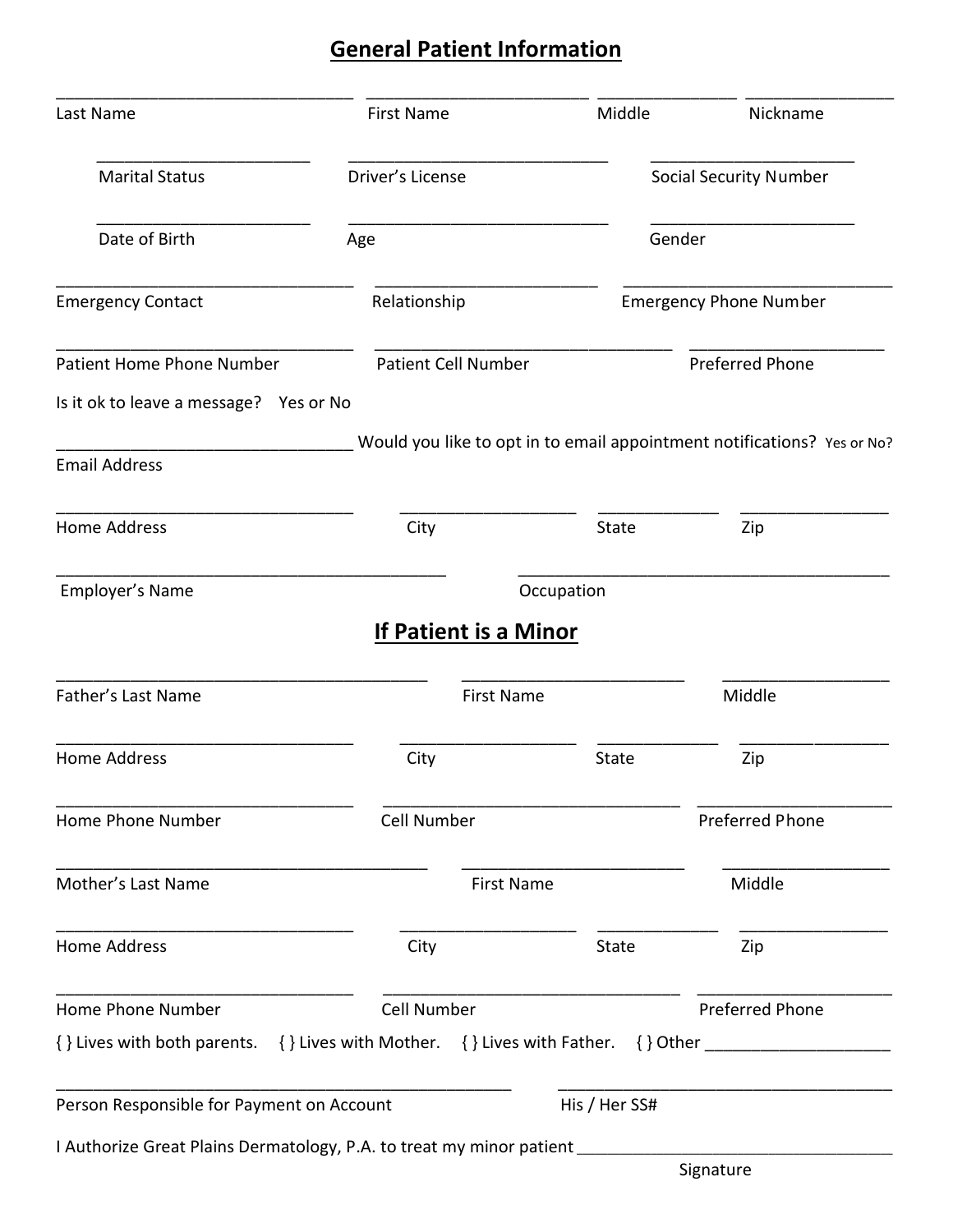#### **Insurance**

| { } Self Paying Patient                                                                                                                                                                                                                                                                                  | { } Active Insurance                              |                      |                                                                                   |        |                                                          |
|----------------------------------------------------------------------------------------------------------------------------------------------------------------------------------------------------------------------------------------------------------------------------------------------------------|---------------------------------------------------|----------------------|-----------------------------------------------------------------------------------|--------|----------------------------------------------------------|
| <b>Insurance Company Name</b>                                                                                                                                                                                                                                                                            |                                                   | <b>Policy Number</b> |                                                                                   |        | Group Number                                             |
| Policy Holder's Last Name                                                                                                                                                                                                                                                                                |                                                   | <b>First Name</b>    |                                                                                   | Middle |                                                          |
| Policy Holder's Date of Birth                                                                                                                                                                                                                                                                            | Gender                                            |                      |                                                                                   |        | Patient's Relationship to Policy Holder                  |
| { } Policy Holder's Home Address Same as Patient                                                                                                                                                                                                                                                         |                                                   |                      |                                                                                   |        |                                                          |
| Policy Holder's Home Address (If different than patient's)                                                                                                                                                                                                                                               | City<br>To Be Completed For All Medicare Patients |                      | <b>State</b>                                                                      | Zip    |                                                          |
| Are you a veteran?<br>Did the V.A. refer you here for treatment?<br>Do you have a V.A. "fee basis ID card"?<br>Do you have a Federal Black Lung Card?<br>Is this medical condition due to an accident of any kind?<br>If yes, was it:<br>Are you covered by any employer's health insurance plan through | work related? _________                           | auto related         | $\{\quad\}$ Yes<br>$\{\quad\}$ Yes<br>Yes }<br>$\{\quad\}$ Yes<br>$\{\quad\}$ Yes |        | } No<br>} No<br>$\{\quad\}$ No<br>$\{\quad\}$ No<br>} No |
| your own employment or that of a family member?                                                                                                                                                                                                                                                          |                                                   |                      | Yes }                                                                             |        | ∤ No                                                     |

#### **ONE TIME AUTHORIZATION**

**I REQUEST THAT PAYMENT OF AUTHORIZED MEDICARE BENEFITS BE MADE TO ME OR ON MY BEHALF TO GREAT PLAINS DERMATOLOGY, P.A. FOR ANY SERVICES FURNISHED ME BY THEIR PHYSICIAN. I AUTHORIZE ANY HOLDER OR MEDICAL INFORMATION ABOUT ME TO RELEASE TO THE HEALTH CARE FINANCING ADMINISTRATION AND ITS AGENTS ANY INFORMATION NEEDED TO DETERMINE THESE BENEFITS OR THE BENEFITS PAYABLE FOR RELATED SERVICES.**

\_\_\_\_\_\_\_\_\_\_\_\_\_\_\_\_\_\_\_\_\_\_\_\_\_\_\_\_\_\_\_\_\_\_\_\_\_\_\_\_\_\_\_\_\_\_\_\_\_\_\_ \_\_\_\_\_\_\_\_\_\_\_\_\_\_\_\_\_\_\_\_\_\_\_\_\_\_\_\_\_\_\_\_\_\_

Patient Signature Date Signed

- I verify all information is correct and to the best of knowledge
- I hereby authorize Great Plains Dermatology, P.A. to furnish information to insurance carriers concerning my illness and treatments.
- I understand that claims will be submitted to contracting insurance companies and other electronic carriers, and that I am responsible for any amounts not covered by them.
- For commercial insurances, I understand that I am responsible for payment of services, either by cash, check, Discover, Mastercard, or Visa, on the day of services.
- If I am unable to pay the entire amount, I understand that I may request setting up a payment plan PRIOR to seeing the doctor.
- Insurance Information will be provided to me so that I may submit claims to my insurance company.

\_\_\_\_\_\_\_\_\_\_\_\_\_\_\_\_\_\_\_\_\_\_\_\_\_\_\_\_\_\_\_\_\_\_\_\_\_\_\_\_\_\_\_\_\_\_\_\_\_\_\_ \_\_\_\_\_\_\_\_\_\_\_\_\_\_\_\_\_\_\_\_\_\_\_\_\_\_\_\_\_\_\_\_\_\_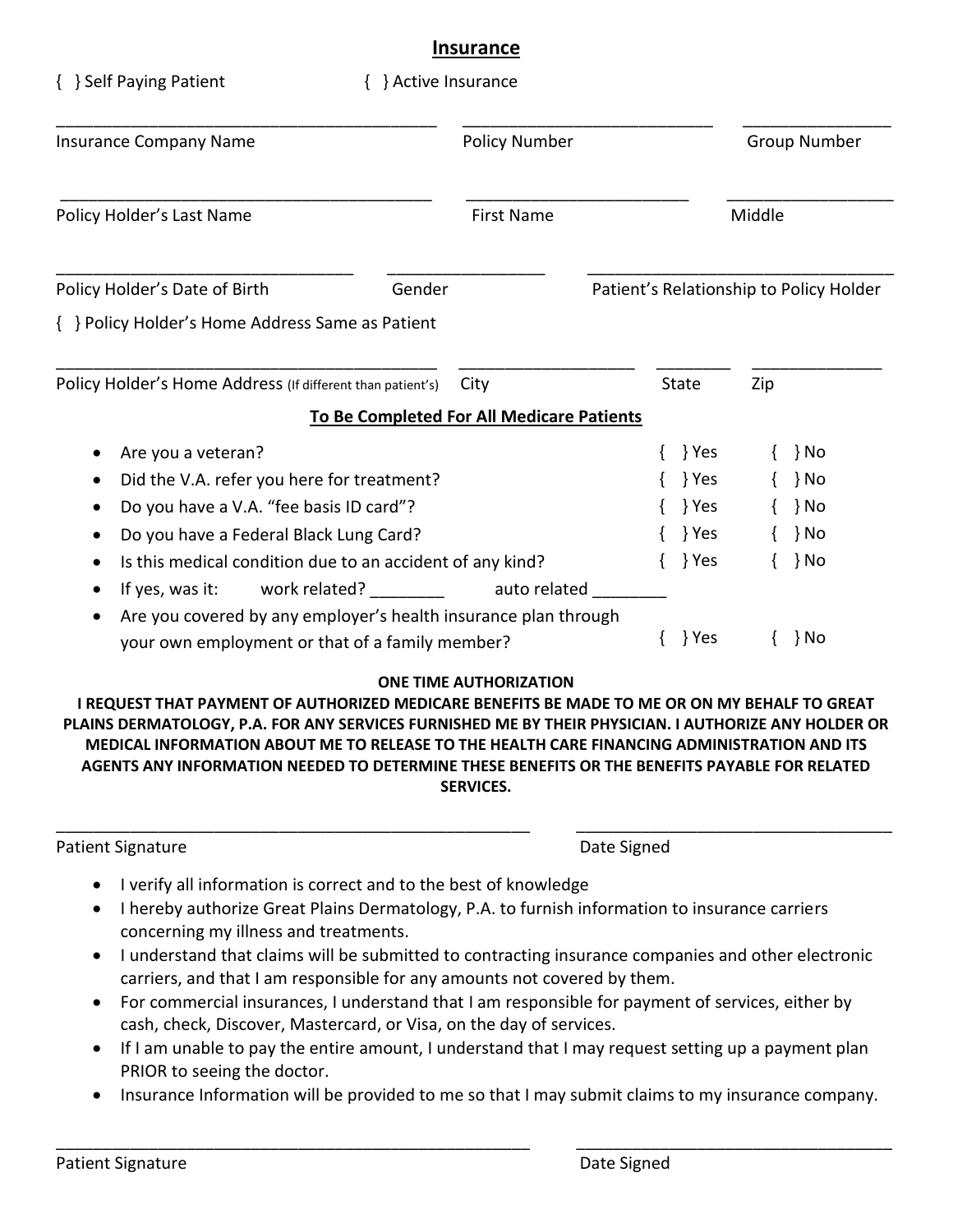| <b>Preferred Pharmacy</b>                                                                                                                                                                                              |                          |                                                                                                                                                                                                                                |                                                                                                                                                                                                    |                                                                                                             | City/State                                                                                                                                                                                                                                                             |                                           |        |
|------------------------------------------------------------------------------------------------------------------------------------------------------------------------------------------------------------------------|--------------------------|--------------------------------------------------------------------------------------------------------------------------------------------------------------------------------------------------------------------------------|----------------------------------------------------------------------------------------------------------------------------------------------------------------------------------------------------|-------------------------------------------------------------------------------------------------------------|------------------------------------------------------------------------------------------------------------------------------------------------------------------------------------------------------------------------------------------------------------------------|-------------------------------------------|--------|
| Family Physician                                                                                                                                                                                                       |                          |                                                                                                                                                                                                                                |                                                                                                                                                                                                    |                                                                                                             | City/State                                                                                                                                                                                                                                                             |                                           |        |
| <b>Referring Physician</b>                                                                                                                                                                                             |                          |                                                                                                                                                                                                                                |                                                                                                                                                                                                    |                                                                                                             | City/State                                                                                                                                                                                                                                                             |                                           |        |
|                                                                                                                                                                                                                        |                          | <b>Skin Disease History:</b> (please circle all that apply)                                                                                                                                                                    |                                                                                                                                                                                                    |                                                                                                             |                                                                                                                                                                                                                                                                        |                                           |        |
| <b>Basal Cell Carcinoma</b><br>None<br><b>Contact Dermatitis from Poison Ivy</b><br>Acne<br><b>Actinic Keratosis</b><br>Hay Fever<br>Dysplastic Nevus of skin<br><b>Asteatosis Cutis</b><br>Asthma<br>Eczema<br>Other: |                          |                                                                                                                                                                                                                                |                                                                                                                                                                                                    | Malignant Melanoma<br>Pruritus of scalp<br>Psoriasis<br>Squamous Cell Carcinoma<br>Sunburn of Second Degree |                                                                                                                                                                                                                                                                        |                                           |        |
| Do you wear sunscreen?<br>Do you tan in a tanning salon?<br><b>Family History:</b>                                                                                                                                     |                          |                                                                                                                                                                                                                                | $\{\quad\}$ Yes<br>$\{\}$ Yes                                                                                                                                                                      | $\{\}$ No<br>$\{\}$ No                                                                                      |                                                                                                                                                                                                                                                                        | If Yes, what SPF?                         |        |
|                                                                                                                                                                                                                        |                          | Do you have a family history of Melanoma? $\{ \}$ Yes $\{ \}$ No.                                                                                                                                                              |                                                                                                                                                                                                    |                                                                                                             |                                                                                                                                                                                                                                                                        | If Yes, which relative(s):<br>Grandmother |        |
| Mother<br>Father                                                                                                                                                                                                       | Sister<br><b>Brother</b> | Daughter<br>Son                                                                                                                                                                                                                |                                                                                                                                                                                                    | Aunt<br>Uncle                                                                                               |                                                                                                                                                                                                                                                                        | Grandfather                               | Cousin |
|                                                                                                                                                                                                                        |                          |                                                                                                                                                                                                                                | <b>History and Intake Form</b>                                                                                                                                                                     |                                                                                                             |                                                                                                                                                                                                                                                                        |                                           |        |
|                                                                                                                                                                                                                        |                          | Past Medical History: (please circle all that apply)                                                                                                                                                                           |                                                                                                                                                                                                    |                                                                                                             |                                                                                                                                                                                                                                                                        |                                           |        |
| None<br>Anxiety disorder<br>Arthritis<br>Asthma<br><b>Atrial fibrillation</b><br>Benign prostatic hyperplasia<br>Cerebrovascular accident<br>Chronic obstructive lung disease<br>Coronary arteriosclerosis             |                          |                                                                                                                                                                                                                                | Diabetes mellitus<br>Elevated blood pressure<br>End stage renal disease<br>Epilepsy<br><b>GERD</b><br>Hypertension<br><b>Hearing Loss</b><br><b>HIV</b><br>Hypercholesterolemia<br>Hyperthyroidism |                                                                                                             | Inflammatory disease of liver<br>Leukemia<br>Malignant Lymphoma<br>Malignant tumor of Lung<br>Malignant tumor of breast<br>Malignant tumor of color<br>Malignant tumor of Prostate<br>Radiation Therapy Treatment<br><b>Transplantation of Bone Marrow</b><br>Leukemia |                                           |        |
| Depressive disorder                                                                                                                                                                                                    |                          | Other: when the contract of the contract of the contract of the contract of the contract of the contract of the contract of the contract of the contract of the contract of the contract of the contract of the contract of th |                                                                                                                                                                                                    |                                                                                                             |                                                                                                                                                                                                                                                                        |                                           |        |

\_\_\_\_\_\_\_\_\_\_\_\_\_\_\_\_\_\_\_\_\_\_\_\_\_\_\_\_\_\_\_\_\_\_\_\_\_\_\_\_\_\_\_\_\_\_\_\_\_\_\_\_\_\_\_\_\_\_\_\_\_\_\_\_\_\_\_\_\_\_\_\_\_\_\_\_\_